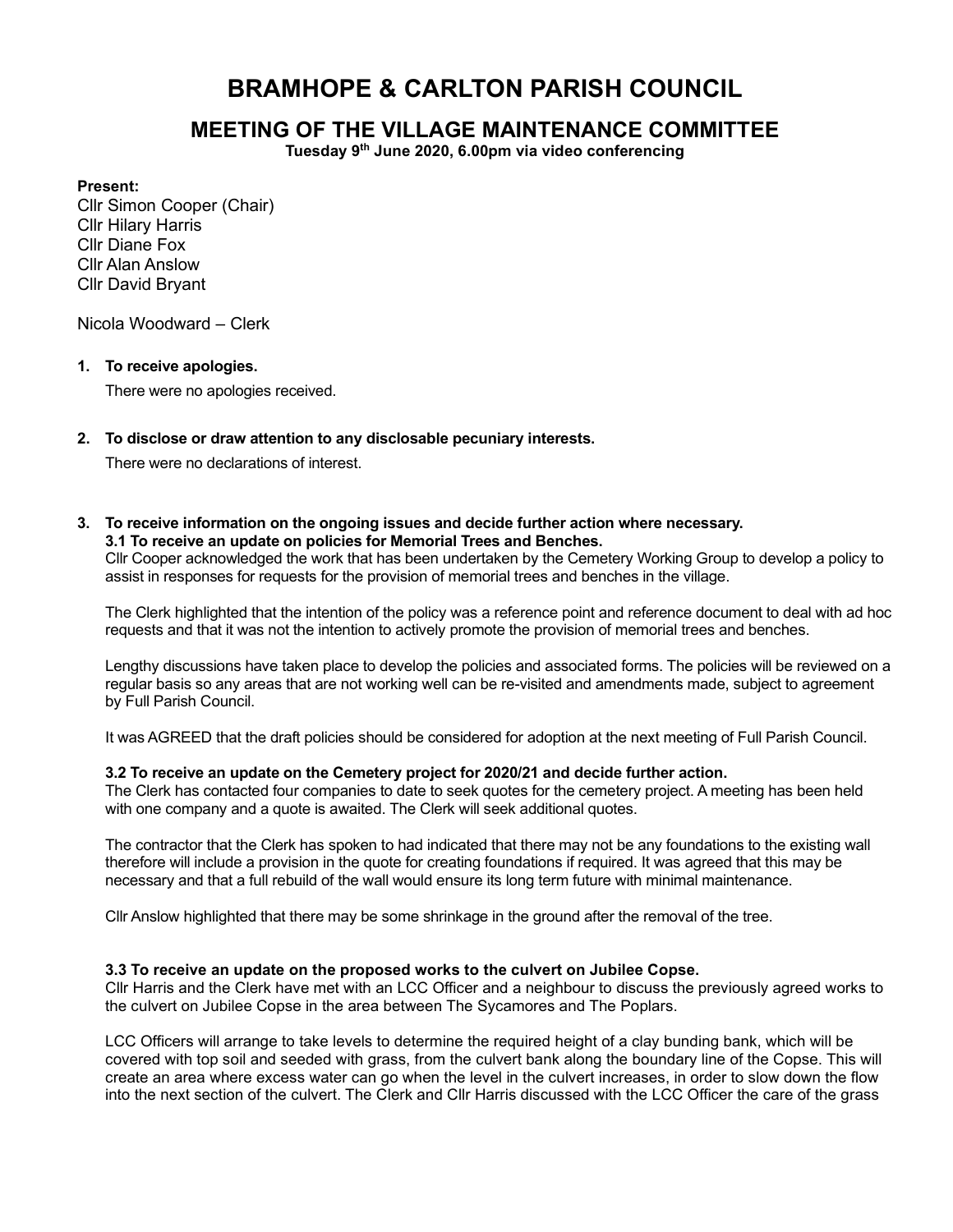and weeds in the culvert. The LCC Officer was clear that the grass and weeds growing on the banks and in the bottom of the culvert will not impede the flow of water and stated there were no issues with the condition of the culvert which would hamper flow.

The Clerk, Cllr Harris and LCC Officer then went on to inspect the culvert between Wynmore Avenue and The Poplars. The LCC Officer is advising/assisting the Parish Council with some alterations to the grate at the Poplars end of Jubilee Copse before the water course enters the underground pipe. Arrangements are also being made to remove some of the silt. The excess silt will be compacted on the banks of the culvert and in a designated area of the Copse. This is normal practice. The LCC Officer was happy that the culvert is running freely and was not concerned about the undergrowth at this time.

The LCC Officer stated that LCC would not cut back undergrowth on the banks of culverts at this stage as the undergrowth is a natural habitat for insects which in turn supports the birds etc and the growth is not affecting the flow in the culvert. Some areas of growth should be monitored as they may need some cutting back if they do not die back naturally at the end of the summer.

Cllr Cooper suggested that a letter of thanks should be sent on behalf of the Chair to LCC for the assistance and advice they have given in this matter.

### 4. To receive a report on additional work completed since 14<sup>th</sup> April 2020.

Additional work completed since  $12<sup>th</sup>$  May include strimming and hedge cutting at Carlton Water Hole, replacement of felt on shed roof, tidying up of graves at cemetery, removal of broken glass from toilet roof, clearing of weeds from car park, tidying up broken glass around recycling area, checking bus shelters including painting where required, changing tap at cemetery, edging of path at Jubilee Copse, clearing of leaves from flower beds at Puritan Chapel, trimming back of overhanging branches and clearing ginnel off Wynmore Avenue, repairs to playground surfacing.

### 5. To receive a report from BiB:

Summer bedding plants will be arriving in the next few days. Some work tidying up at the Puritan Chapel and weeding the borders has taken place. Four new hand forged hayracks have been purchased on behalf of the Parish Council for The Cross and will be planted up by a BiB member as the nursery does not currently have a planting up service available. The Parish Council will reimburse Bramhope in Bloom for the purchase of the hayracks.

#### 6. Matters arising

# 6.1 To receive information on the condition of existing noticeboards and details of potential replacement noticeboards and decide further action.

A discussion took place regarding the existing noticeboards and their locations. There are currently 7 noticeboards including the noticeboard in Carlton. All are either in a poor or average condition. In the winter the majority of the boards are very difficult to access as the doors stick due to expansion of the wood.

Following discussion the principal of having two/three noticeboards was agreed upon. It was agreed that there needed to be a noticeboard in Carlton, plus one or two in Bramhope. The location of the Bramhope noticeboards was discussed. The favoured locations were The Knoll, currently the location of the main Parish Council noticeboard, Tredgold Shops or The Cross as the main focal points of the village. It was also noted that when the Kings Road bus shelter is rebuilt in its new location it has previously been agreed with the developer that a new noticeboard would be installed adjacent to the rebuilt shelter.

It was suggested that the new Parish Council noticeboard should be for Parish notices only and that the other noticeboards would no longer be used by the Parish Council. The old noticeboards would remain in position for use by the community and receive minor repairs until they reach the end of their useful life, at which point they will be removed and not replaced.

The location of the Bramhope noticeboard will be considered again at the next meeting of VMC.

A shortlist of noticeboards will be presented at the next meeting.